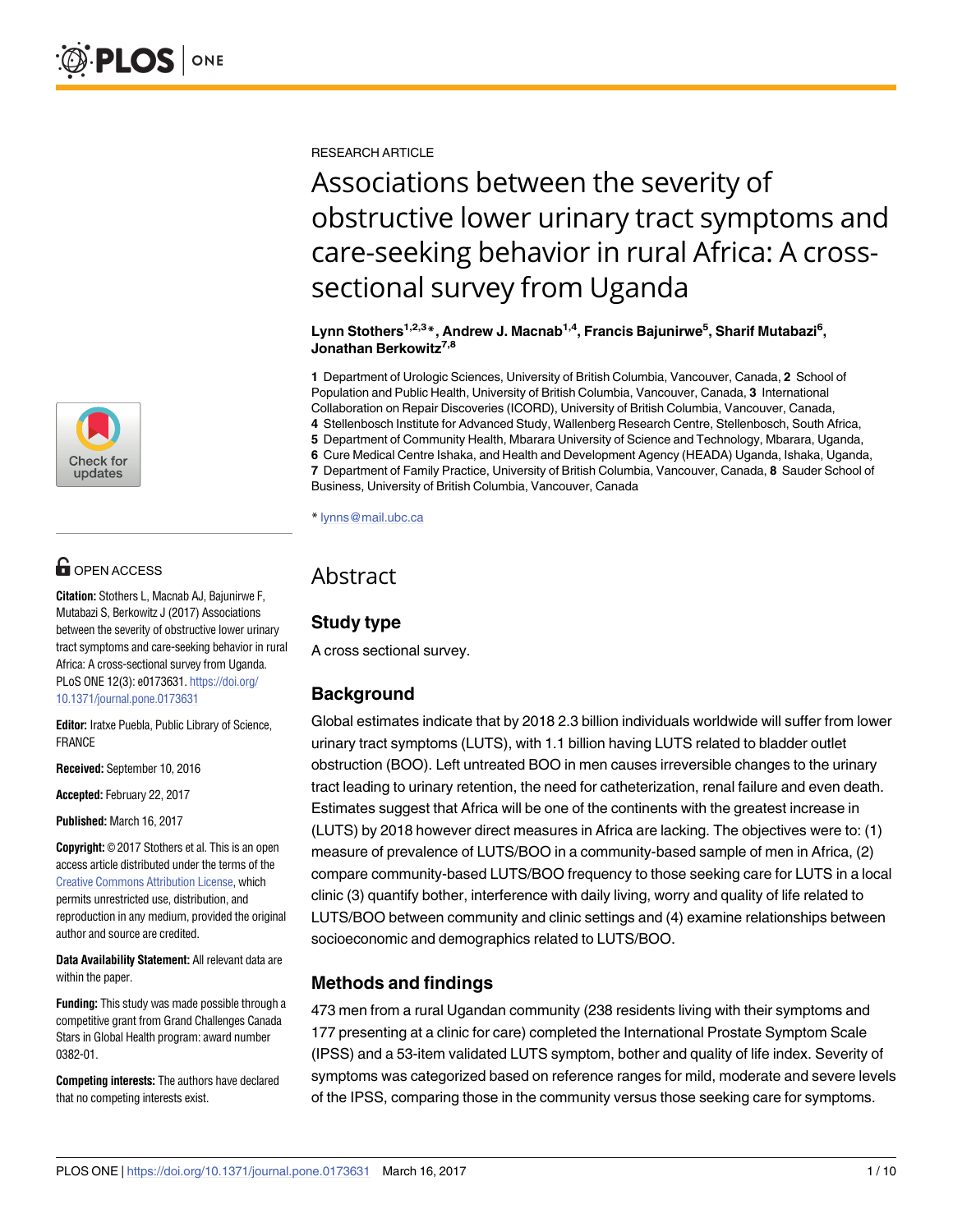<span id="page-1-0"></span>IPSS indicated that 55.9% of men in the community versus 17.5% of those at the clinic had mild symptoms, 31.5% in the community versus 52.5% of those at the clinic had moderate symptoms and 12.6% of those in the community versus 29.9% of those at the clinic had severe symptoms (p<0.001). Men seeking care for LUTS/BOO had a lower quality of life  $(p<0.05)$ , were more bothered by their urinary symptoms  $(p<0.05)$ , had more interference with daily activity and worry (p<0.05) but this did not have an impact on their general sense of wellbeing.

## **Conclusions**

The burden of disease of LUTS/BOO in this rural African cohort is high and significantly higher among those seeking care due to the bother of their symptoms. One in 4 men will spend money for transport to clinic due to LUTS/BOO despite low economic resources. Educational tools for patients structured to the level of literacy are justified.

## **Introduction**

By 2018 an estimated 2.3 billion individuals worldwide will be affected by lower urinary tract symptoms (LUTS), with 1.1 billion having LUTS/BOO. [\[1\]](#page-8-0) The economic impact of LUTS/ BOO is high, with an economic burden of \$1.1 billion anticipated in North America alone in 2008. [[2\]](#page-8-0)

In the context of BOO, high resource regions of the world achieved a considerable decrease in mortality from BOO through improved diagnosis and management of the most severe complications. This improvement was described in 1996 as "A Major Unheralded Health Triumph", and the statement made that high mortality rates in low resource environments could be lowered by (1) education and (2) 'widespread availability' of modern treatment. [[3](#page-8-0)] Prior to 1996 'modern treatment' predominantly involved surgical intervention, but today, medical management using drug therapy now reduces mortality by at least one-half and significantly improves quality of life. [\[4\]](#page-8-0) Consequently, international guidelines now recommend nonsurgical therapy as first-line management including behavioral modifications and pharmacotherapy to reduce the health burden of BOO. [\[5](#page-8-0)]

While nonsurgical therapy for LUTS/BOO is becoming more available globally, barriers continue to limit patient access to all therapies for LUTS/BOO in low resource environments preventing a meaningful impact on mortality/morbidity. Urologists and testing methods used in high resource countries are a rarity in many geographic regions world wide, but lack of knowledge of the availability and benefits of early treatment also contribute to morbidity and mortality. WHO and many international urologic associations have recognized the need for innovative solutions to address urologic training and education of healthcare providers worldwide.

As the number of health care providers in areas such Africa increase the need for direct measurements of disease frequency and burden increase as these measures predicate priorities for technology transfer and the planning of local health care programs. While estimates of global prevalence are important they are not actual measures and, as such, they "do not reflect a homogeneous population of individuals bothered by and seeking treatment because of their symptoms". [\[1\]](#page-8-0) Illness from infectious disease, distance from clinics and lack of resources are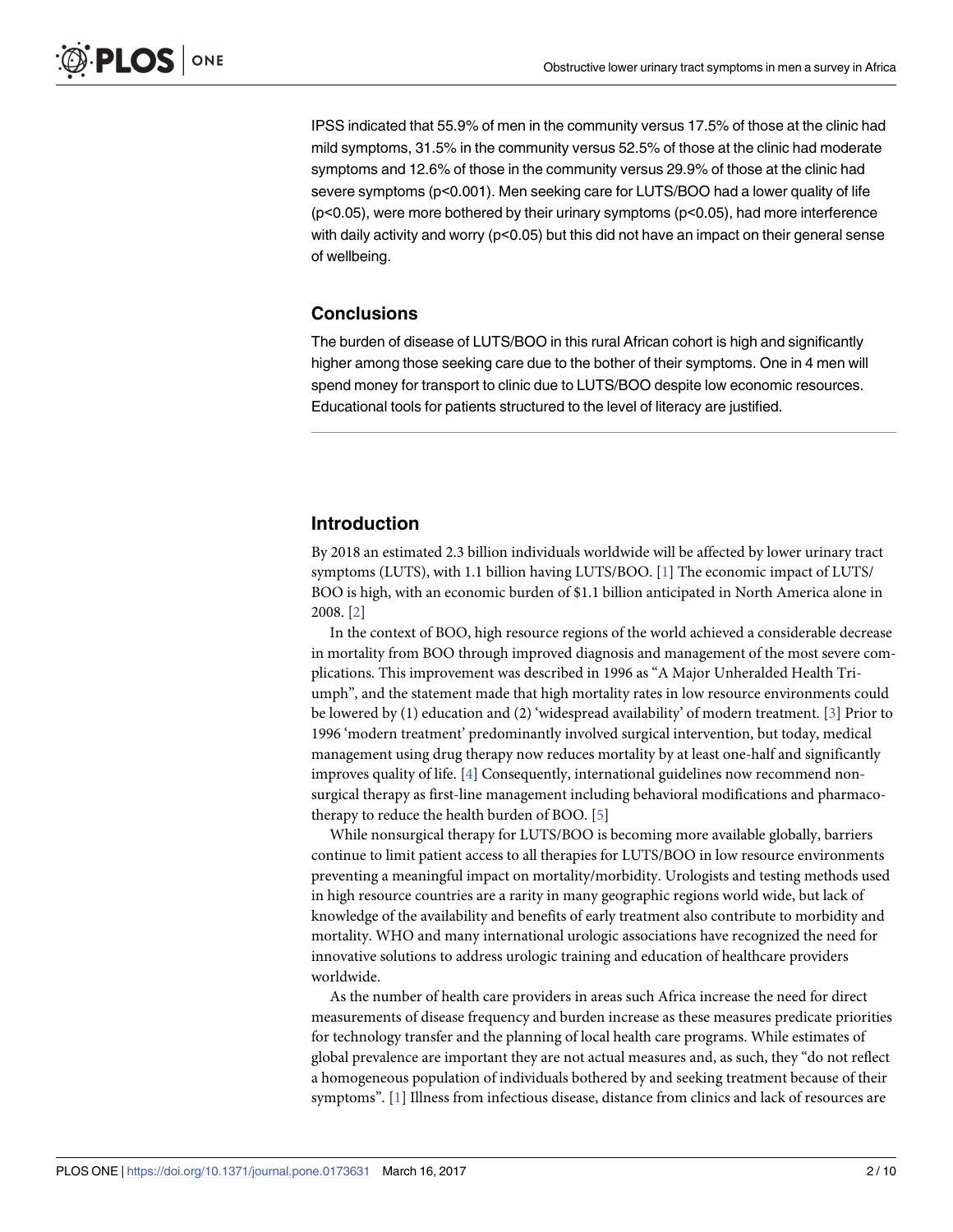<span id="page-2-0"></span>examples of potential reasons why care seeking patterns in high resource settings may not be reflected in a rural African population.

The purpose of this study was to: (1) measure the prevalence of LUTS/BOO in a community-based sample of men in Africa, (2) compare community-based LUTS/BOO frequency to those ultimately seeking care for LUTS in a local clinic (3) quantify bother, interference with daily living, worry and quality of life related to LUTS/BOO between community and clinic settings and (4) examine relationships between socioeconomic and demographic factors and outcomes related to LUTS/BOO.

### **Methods**

Prior to obtaining data the ethics for this project grant were approved by the University of British Columbia ethics review board and the Mbarara University of Science and Technology (MUST) ethics review board certificate number 09/03-15 MUST IRF ref: MUIRC 1/7. Written consent was provided. The ethics board approved the consent process. The ethics board approved the consent process. Participants provided a written consent signed or thumb printed for those not able to write. For those who were not able to read, the consent form was read to them in the local language prior to thumb printing.

The study took place in the rural agricultural region of Sheema and Bushenyi District in Uganda, Africa. A cross-sectional survey of at least 50 men from each of the five villages within the parish was conducted. Community awareness of the study was conducted through radio broadcasts. Men from each village were volunteers who completed the International Prostate Symptom Score (IPSS) [\[6\]](#page-8-0) and a validated quality of life scale, relating LUTS to other healthrelated quality of life domains. [\[7\]](#page-8-0) The validated instrument developed by Epstein et al. is a detailed 45-question inventory including the domains of: (1) interference with activities, (2) psychological wellbeing, and (3) worries and concerns. The well-being portion of the instrument uses 10 questions which included positive and negative elements: how have you been feeling in general, nervousness, feelings of happiness and satisfaction with personal life, sadness feeling discouraged or hopeless, anxiousness, feeling tired / exhaustion, feeling of waking up fresh and rested and vitality. [\[7](#page-8-0)]

Men aged 55 years of age or older were eligible to participate. At the local community clinic, the IPSS and quality of life score were obtained in consecutive men seeking therapy for LUTS. To ensure comprehension and to minimize participation bias, both instruments were administered by trained interviewers fluent in English and the local dialect, which also allowed participation in the study regardless of literacy and English comprehension. Interviewers agreed upon translation of the questions into the local dialect from the English version of the instruments through meetings with the authors located in Uganda to ensure consistency of wording during administration. In the community

Statistical methods: Demographic information collected included: age, marital status, highest level of education, employment status, availability of sufficient food, distance to nearest health facility, method of travel to nearest health facility, cost to travel to nearest health facility, and the subject's opinion as to whether or not the nearest health facility could attend to urinary issues. Bivariate analysis was done to compare the two sites (community and clinic) with respect to demographic variables (chi-square tests of independence for categorical variables, two-sample t-tests and Mann-Whitney tests for measurement variables). Two-sample t-tests and Mann-Whitney tests were also used to compare sites with respect to overall scale scores and each Likert scale item comprising the IPSS and Epstein inventory. The IPSS item total score was classified as mild (0–7), moderate (8–19) or severe (20–35) and frequencies compared between sites using a chi-square test of independence. [\[8\]](#page-8-0)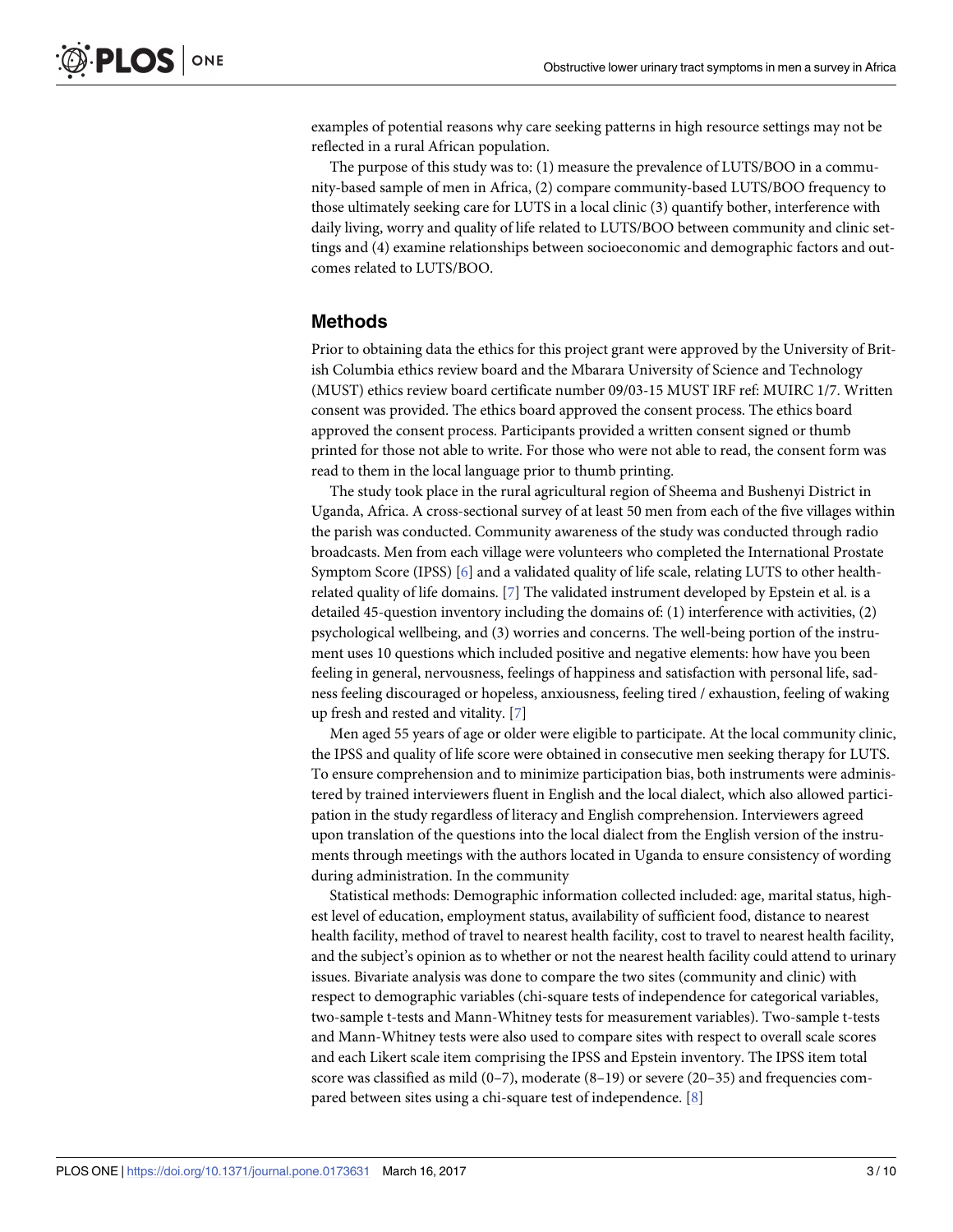<span id="page-3-0"></span>Pearson correlation coefficients were computed for each pair of outcome measure scales. Multiple linear regression with stepwise selection was used to examine site differences with respect to teach outcome scale, with adjustment for covariates that showed significant differences between sites (age, availability of sufficient food, education, number of people in household, distance to nearest health facility, and travel mode to nearest health facility). Examination of the pattern of symptom clusters for storage (urgency, frequency, nocturia) and emptying (straining, weak stream, intermittent stream) was completed to provide clinical relevance. Statistical analysis was carried out with IBM SPSS, Version 23.

### **Results**

The two sites were not significantly different with respect to marital status, in salaried employment, sufficient household food, or number of children, However, the clinic group was significantly older (67.5 vs 62.9,  $p = .001$ ), had significantly higher rate with no education (33.3% vs. 16.4%, p *<* .001), and were more likely to take transportation to the nearest health facility  $(53.7\% \text{ vs } 39.1\%, \text{ p} = .003)$ . Overall, about 25% of men spent over 1 US dollar to get to the clinic, but the difference between sites was not significant ( $p = .058$ ). Nearly all respondents (98.6%) responded that their local health clinic could attend to urinary issues. The social and demographic descriptors for the total sample, and comparisons by site are shown in [Table](#page-4-0) 1.

Each item of the IPSS was highly statistically significantly greater in the clinic site than in the community site ([Table](#page-5-0) 2). The clinic mean was between 0.5 to 1.2 points higher (on the 5-point scale) than the community mean (p *<* .001 for five of the seven items). Similarly, the clinic site was highly statistically significantly greater with respect to HRQOL (on all except one item) and bother-related to urinary symptoms (on all items) than the community site. Differences in means ranged from about 0.5 to 1.4 on a six-point scale (p *<* .001). All items on the Interference with Activities scale show highly statistically significantly greater means for the clinical group, with differences in means ranging from 1.25 to 2.0 on a six-point scale, p *<* .001). In addition to individual items, all computed scale scores were compared between sites, with the clinic site having much greater means than the community site (p *<* .001). A comparison of sties by scale sub scores is shown in [Table](#page-5-0) 3.

The categorical version of the IPSS (based on symptom severity) showed that 55.9% of men in the community versus 17.5% of those at the clinic had mild symptoms, 31.5% in the community versus 52.5% of those at the clinic had moderate symptoms and 12.6% of those in the community versus 29.9% of those at the clinic had severe symptoms. A chi-square test shows the difference between sites with respect to severity category to be highly statistically significant (p*<*0.001). A pairwise comparison of the IPSS to the Epstein instrument is shown in [Table](#page-5-0) 4.

Correlations between the IPSS and the Epstein HRQOL subscales are moderate to strong. Regression models of IPSS total score and HRQOL with adjustment for covariates including sufficient food and age still show a highly statistically significant site effect as shown in [Table](#page-6-0) 5.

### **Discussion**

There has been a growing interest world wide on the frequency of LUTS. This may in part be driven by the improved ability to treat LUTS with medical and less invasive surgical therapy. Differences in the worldwide prevalence of LUTS and BOO were estimated by Irwin et al. [[1](#page-8-0)] Using models which included estimates of regional populations from the US Census Bureau International Data Base they estimated that Asia was most commonly affected by LUTS followed by Europe, Africa, North America and South America respectively. [\[1](#page-8-0)] The developing regions of Africa were identified as the geographic regions expected to have the most rapid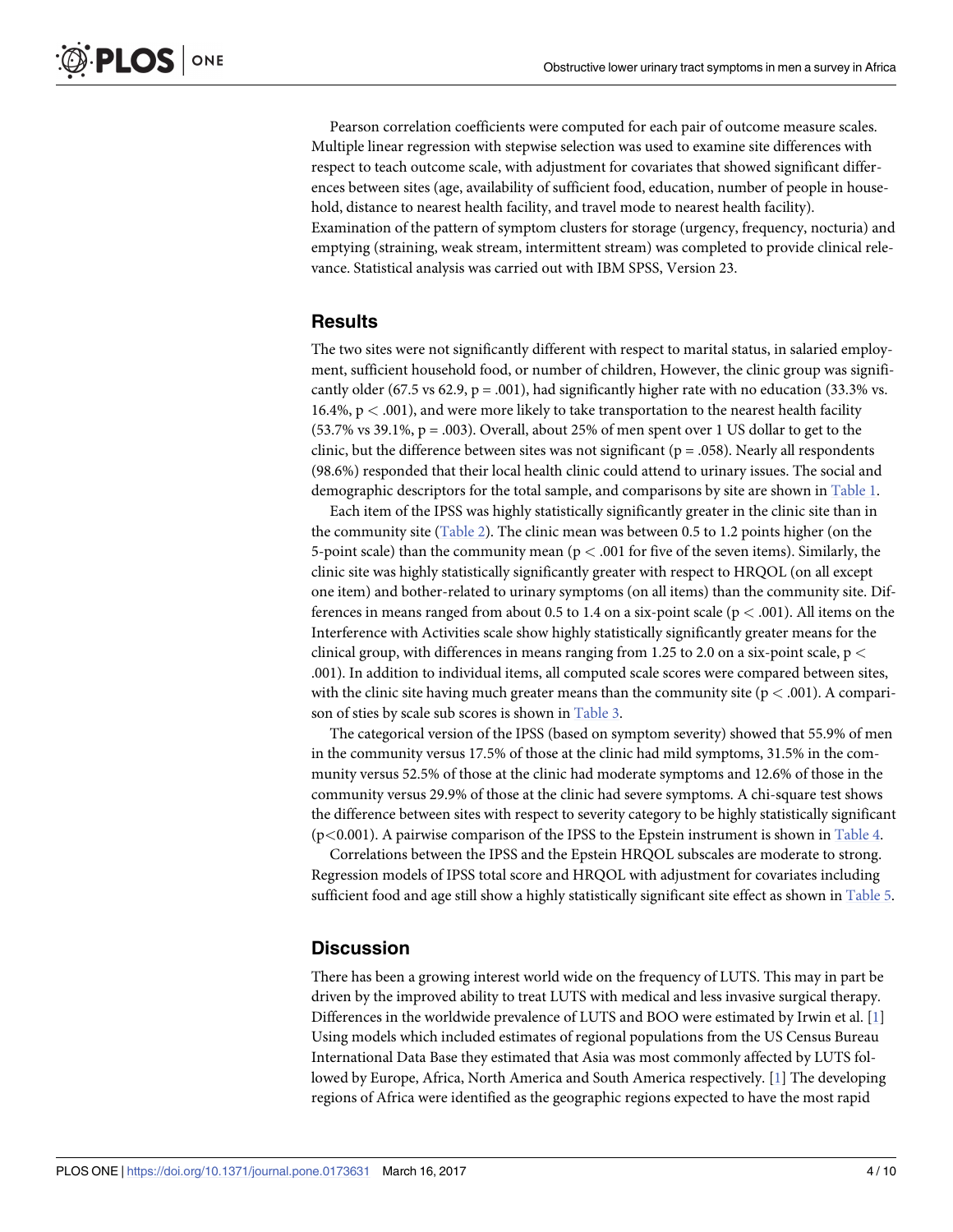#### <span id="page-4-0"></span>**[Table](#page-3-0) 1. Comparison of sites by demographic variables.**

|                                                       | COMMUNITY ( $n = 238$ ) | CLINIC ( $n = 177$ ) | TOTAL $(n = 415)$ | $P-value(t)$  |
|-------------------------------------------------------|-------------------------|----------------------|-------------------|---------------|
| <b>Marital status</b>                                 |                         |                      |                   |               |
| Married                                               | 217 (91.2%)             | 161 (91.0%)          | 378 (91.1%)       | .33           |
| Divorced/Separated                                    | 3(1.3%)                 | 3(1.7%)              | 6(1.4%)           |               |
| Widowed                                               | 14 (5.9%)               | 13 (7.3%)            | 27 (6.5%)         |               |
| Single                                                | 4(1.7%)                 | $0(0.0\%)$           | $4(1.0\%)$        |               |
| Highest level of education                            |                         |                      |                   |               |
| Never attended                                        | 39 (16.4%)              | 59 (33.3%)           | 98 (23.6%)        | < .001        |
| Primary                                               | 155 (65.1%)             | 103 (58.2%)          | 258 (62.2%)       |               |
| Secondary                                             | 27 (11.3%)              | 11 (6.2%)            | 38 (9.2%)         |               |
| Post-secondary/tertiary                               | $17(7.1\%)$             | 4(2.3%)              | 21(5.1%)          |               |
| Currently salaried employment                         |                         |                      |                   |               |
| Yes                                                   | 217 (91.2%)             | 165 (93.2%)          | 382 (92.0%)       | .45           |
| <b>No</b>                                             | 21(8.8%)                | 12 (6.8%)            | $33(8.0\%)$       |               |
| Household has sufficient food                         |                         |                      |                   |               |
| Yes                                                   | 88 (37.0%)              | 78 (44.1%)           | 166 (40.0%)       | .15           |
| <b>No</b>                                             | 150 (63.0%)             | 99 (55.9%)           | 249 (60.0%)       |               |
| Distance to nearest health facility                   |                         |                      |                   |               |
| Within 5 km                                           | 229 (96.2%)             | 157 (88.7%)          | 386 (93.0%)       | .010          |
| Within 10 km                                          | 9(3.8%)                 | 19 (10.7%)           | 28 (6.7%)         |               |
| Within 20 km                                          | $0(0.0\%)$              | $1(0.6\%)$           | $1(0.2\%)$        |               |
| Travel mode to nearest health facility                |                         |                      |                   |               |
| Walk                                                  | 145 (60.9%)             | 82 (46.3%)           | 227 (54.7%)       | .003          |
| Motorcycle taxi                                       | 83 (34.9%)              | 91 (51.4%)           | 174 (41.9%)       |               |
| Taxi/Private car                                      | 10 (4.2%)               | 4(2.3%)              | $14(3.4\%)$       |               |
| Travel cost to nearest health facility                |                         |                      |                   |               |
| $<$ 1 USD                                             | 185 (77.7%)             | 123 (69.5%)          | 308 (74.2%)       | .058          |
| >1 USD                                                | 53 (22.3%)              | 54 (30.5%)           | 107 (25.8%)       |               |
| Can nearest health facility attend to urinary issues? |                         |                      |                   |               |
| Yes                                                   | 235 (98.7%)             | 174 (98.3%)          | 409 (98.6%)       | .71           |
| No                                                    | 3(1.3%)                 | 3(1.7%)              | 6(1.4%)           |               |
|                                                       | COMMUNITY ( $n = 238$ ) | CLINIC ( $n = 177$ ) | TOTAL $(n = 415)$ | P-value $(*)$ |
|                                                       | Mean (SD)               | Mean (SD)            | Mean (SD)         |               |
| Age of respondent                                     | 62.93 (11.95)           | 67.51 (12.88)        | 64.88 (12.33)     | .001          |
| Number of children                                    | 7.32 (3.42)             | 7.84 (3.48)          | 7.54(3.44)        | .13           |
| # of people in household                              | 5.89 (2.72)             | 5.20(3.10)           | 5.60(2.88)        | .016          |

( † ) Chi-square test;

(\*) Two-sample t-test P values for marital status and distance from health facility treated as binary.

<https://doi.org/10.1371/journal.pone.0173631.t001>

increase in LUTS symptoms. The severity of LUTS was not estimated and the underlying causes of the LUTS may include many etiologies.

In countries where diagnostic tools are commonly available community survey's can be accompanied by physical measures to establish the underlying cause of LUTS in men. These may include uroflow studies and examination of prostate size or post void residual urine via ultrasound. With this in mind, our estimates of moderate and severe LUTS remain higher than those reported in other regions of the world. In the United States of America a community population survey, which included diagnostic tests along with the IPSS, found 24% of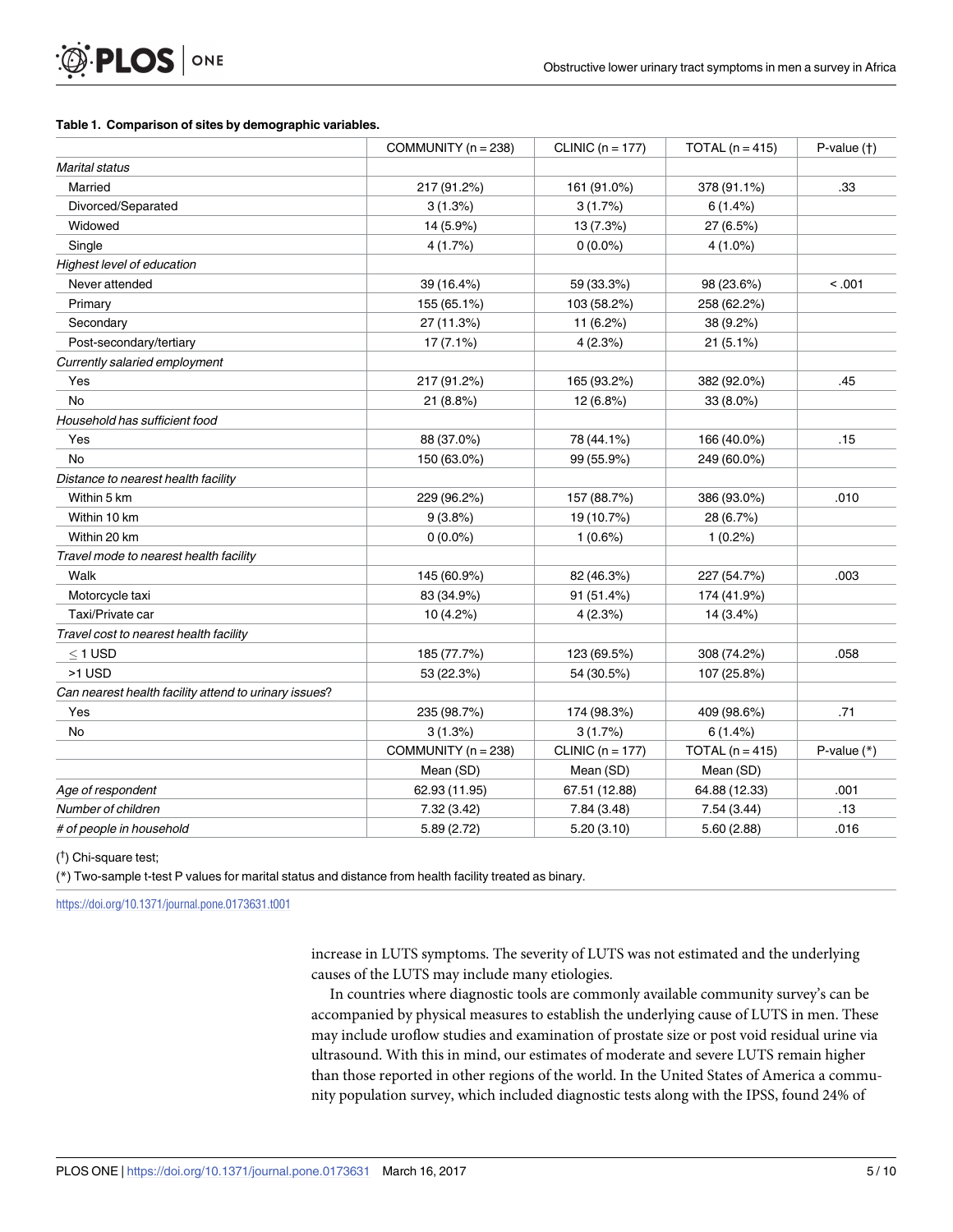| <b>IPSS (Categorical)</b> | $COMMUNITY(n = 238)$ | CLINIC $(n = 177)$ | TOTAL (n = 415) |  |
|---------------------------|----------------------|--------------------|-----------------|--|
|                           | Count (Pct)          | Count (Pct)        | Count (Pct)     |  |
| Mild $(0-7)$              | $33(55.9\%)$         | 31 (17.5%)         | 164 (39.5%)     |  |
| Moderate (8-19)           | 75 (31.5%)           | 93(52.5)           | 168 (40.5%)     |  |
| Severe (20–35)            | 30(12.6%)            | 53 (29.9%)         | 83 (20.0%)      |  |

#### <span id="page-5-0"></span>**[Table](#page-3-0) 2. Comparison of sites by International Prostate Symptom Score (IPSS) severity category (IPSS).**

Chi-square =  $64.16$ , P-value < .001

<https://doi.org/10.1371/journal.pone.0173631.t002>

#### **[Table](#page-3-0) 3. Comparison of sites by scale scores.**

|                   | COMMUNITY ( $n = 238$ ) | CLINIC ( $n = 177$ ) | TOTAL $(n = 415)$ |               |                  |
|-------------------|-------------------------|----------------------|-------------------|---------------|------------------|
|                   | Mean (SD)               | Mean (SD)            | Mean (SD)         | P-value $(*)$ | 95% CI           |
| <b>IPSS Score</b> | 9.31(8.12)              | 15.07 (7.46)         | 11.77 (8.34)      | < 0.001       | $[-7.3, 4.2]$    |
| <b>HRQOL</b>      | 13.16 (14.48)           | 24.57 (14.86)        | 18.02 (15.68)     | < 0.01        | $[-14.3, -8.5]$  |
| <b>BOTHER</b>     | 12.18 (15.53)           | 26.55 (14.84)        | 18.31 (16.81)     | < 0.001       | $[-17.3, -11.4]$ |
| <b>INTERFERE</b>  | 8.17 (11.45)            | 19.18 (10.50)        | 12.87 (12.31)     | < 0.001       | $[-13.2, -8.9]$  |
| WELLBEING         | 30.03(9.19)             | 24.48 (7.57)         | 27.66 (8.96)      | < 0.01        | [3.9, 7.2]       |
| <b>WORRY</b>      | 3.75(4.70)              | 8.29(4.60)           | 5.69(5.16)        | < 0.001       | $[-5.4, -3.6]$   |

Legend:

IPSS Score International Prostate Symptom Score (0–35)

HRQOL Health-related QoL–Urinary Symptoms (0–72)

BOTHER Bothersome due to Urinary Symptoms (0–72)

INTERFERE Interference with Activities (0 to 42)

WELLBEING Psychological General Well-Being (0–50)

WORRY Worries and Concerns (0–20)

Note:

(\*) Two-sample t-tests and CIs for the difference of means.

<https://doi.org/10.1371/journal.pone.0173631.t003>

#### **[Table](#page-3-0) 4. Pairwise correlations of scale scores.**

|                  | IPSS_Score | <b>HRQOL</b> | <b>BOTHER</b> | <b>INTERFERE</b> | <b>WELLBEING</b> | <b>WORRY</b> |
|------------------|------------|--------------|---------------|------------------|------------------|--------------|
| IPSS_Score       |            |              |               |                  |                  |              |
| <b>HRQOL</b>     | .91        |              |               |                  |                  |              |
| <b>BOTHER</b>    | .88        | .95          |               |                  |                  |              |
| <b>INTERFERE</b> | .73        | .73          | .74           |                  |                  |              |
| WELLBEING        | $-.55$     | $-.58$       | $-.54$        | $-50$            |                  |              |
| <b>WORRY</b>     | .72        | .75          | .77           | .64              | $-.59$           |              |

Legend:

IPSS Score International Prostate Symptom Score (0–35) HRQOL Health-related QoL–Urinary Symptoms (0–72) BOTHER Bothersome due to Urinary Symptoms (0–72) INTERFERE Interference with Activities (0 to 42) WELLBEING Psychological General Well-Being (0–50) WORRY Worries and Concerns (0–20)

<https://doi.org/10.1371/journal.pone.0173631.t004>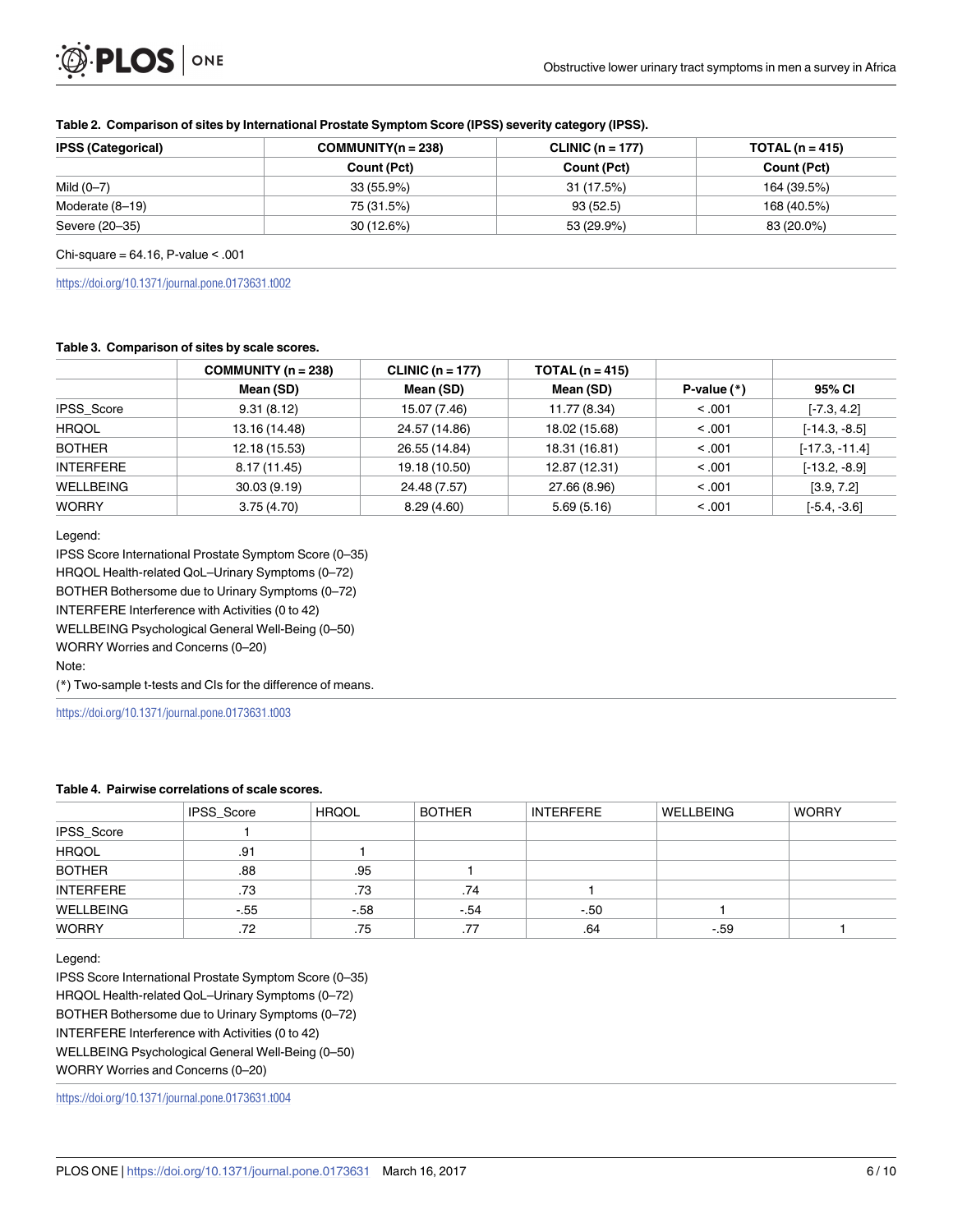<span id="page-6-0"></span>

|  |  |  | Table 5. Stepwise regression analysis of symptom scores (IPSS and HRQOL). |  |
|--|--|--|---------------------------------------------------------------------------|--|
|--|--|--|---------------------------------------------------------------------------|--|

|                          |             | <b>Model 1: IPSS Score</b>                   |                   |         |         |
|--------------------------|-------------|----------------------------------------------|-------------------|---------|---------|
|                          |             | ANOVA F-test P-value < .001; R Square = .171 |                   |         |         |
|                          | Coefficient | <b>SE</b>                                    | Standardized Beta | t-stat  | P-value |
| Intercept                | 2.828       | 2.001                                        |                   | 1.41    | .16     |
| Site                     | 4.796       | .782                                         | .285              | 6.14    | < .001  |
| Age                      | .124        | .031                                         | .186              | 4.04    | < .001  |
| Sufficient food?         | $-2.239$    | .771                                         | $-132$            | $-2.90$ | .004    |
| <5 km to health facility | 3.146       | 1.487                                        | .096              | 2.12    | .035    |
|                          |             | Model 2: HRQOL                               |                   |         |         |
|                          |             | ANOVA F-test P-value < .001; R Square = .193 |                   |         |         |
|                          | Coefficient | <b>SE</b>                                    | Standardized Beta | t-stat  | P-value |
| Intercept                | 13.785      | 4.453                                        |                   | 3.10    | .002    |
| Site                     | 9.617       | 1.449                                        | .304              | 6.64    | < .001  |
| Age                      | .163        | .057                                         | .131              | 2.85    | .005    |
| Sufficient food?         | $-5.516$    | 1.469                                        | $-173$            | $-3.76$ | .001    |
| # people in household    | $-578$      | .250                                         | $-107$            | $-2.32$ | .021    |
| Education (Secondary +)  | $-4.763$    | 2.069                                        | $-106$            | $-2.30$ | .022    |

<https://doi.org/10.1371/journal.pone.0173631.t005>

men had moderate LUTS and 6% had severe symptoms. [\[9\]](#page-8-0) In Europe a survey of men in France also utilizing the IPSS found lower rates of LUTS compared to the USA with 13% of men having moderate and 1.2% severe symptoms. [\[10\]](#page-8-0)

Although a literature review found no prior direct survey measurements of LUTS/BOO in a similar population for comparison there are related data on men with African ancestry living in other regions of the world. Latz and colleagues identified that men living in Australia who had emigrated from Sub-Saharan Africa reported a greater frequency of voiding LUTS compared to men immigrating from other areas of the world. [[11](#page-8-0)] However, when African-American men were compared to Caucasian men living in the US, data from the American Urologic Diseases in America Project did not find an association between LUTS severity and race. [\[12\]](#page-9-0) Although the data from this project did not support race as a predictor of LUTS severity in men, it did find that factors related to socioeconomic status affected their reporting of LUTS; IPSS scores were associated with lower income. [[13](#page-9-0)]

Our data also capture the detail of the socioeconomic factors related to symptom severity by the time men present to a clinic for care of LUTS/BOO Although it is established that men seeking care for LUTS tend to have higher IPSS scores compared to those who do not seek care, in this region of rural Africa men were twice as likely to have severe symptoms, as 82.4% presented with moderate to severe symptoms with nearly a third being categorized as severe. Amongst all of those seeking care interference with activities of daily living had become more significant and they had increased worry about the etiology of their symptoms related to the possibility of prostate cancer. These men were also willing to walk a significant distance to seek care and 25% spent money to travel despite limited resources.

Our findings also indicate a difference in education between those living in the community with LUTS compared to those seeking therapy in clinic. Fowke also found that education was marginally associated with IPSS scores in the US. Although the IPSS is designed as a tool for self-completion we found the majority of men had limited education (*<* grade 4 US equivalent) which would impact comprehension even with the score translated into local dialects. To begin to provide diagnosis and effective treatment for most of the 1.1 billion predicted to have LUTS/BOO symptoms worldwide by 2018, instruments will be required that allow urologic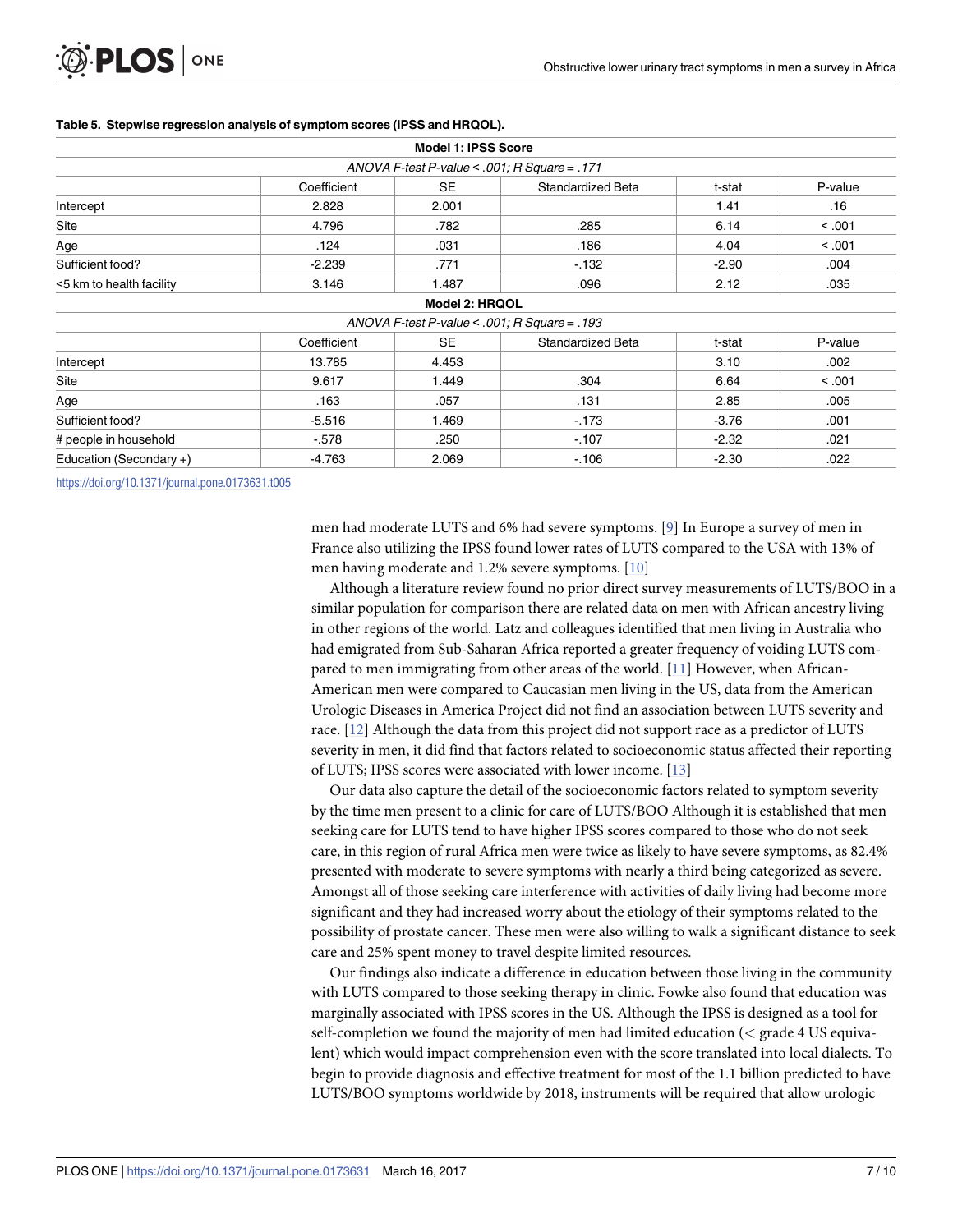<span id="page-7-0"></span>symptoms to be captured accurately and disease severity quantified which are not dependent on literacy or high levels of language comprehension. Such data are central to prioritizing the care entities required and evaluating their effect. The need and relevance of such instruments is all the greater, if as envisaged, specialist urological services are to expand globally.

In this study men seeking care for LUTS/BOO did not report impact on their general sense of well-being even though they had a lower quality of life, were more bothered by their urinary symptoms, and had more interference with daily activities ([Table](#page-5-0) 3). Well-being includes "beliefs and feelings about whether they are leading a desirable and rewarding life" and has important considerations related to culture. [\[12\]](#page-9-0) However, in Uganda lack of awareness that there are options for treatment may also be a factor and if so, would be remediable through health education. It is a unique aspect of the instrument by Epstein that psychological wellbeing is measured within the same instrument as the quantification of LUTS symptoms. Few studies have examined wellbeing specifically in the setting of male LUTS. Pinto et al. found that men presenting to a tertiary care facility in Singapore for treatment of BPH reported a negative impact on well-being and HRQOL using other instruments (SF-12 and the Hospital Anxiety and Depression Scale). [[14](#page-9-0)]

Effects of diet, obesity, and physical activity have been cited as risk factors for LUTS. [\[13\]](#page-9-0) However, the simple presence or absence of sufficient food has not been explored. In this study we found that a lack of food was correlated with lower urinary tract symptoms and that when subjects indicated they had sufficient food that this was correlated with higher LUTS. We hypothesize that this may be related to urine output in that food provides a significant source of water in the diet. A lack of water, and therefore a lack of urine output, may therefore reduce LUTS since there is not a sufficient volume of urine to be stored or emptied. Increased water intake through the provision of food may unmask urinary symptoms. However, correlation does not infer causation and this observation would warrant future study.

Limitations of this study include the recognition that terminology used to describe symptoms that result from bladder dysfunction and the consequences of prostatic obstruction have changed since the publication of Boyle in 1996. The terms LUTS and BPH are not synonymous and BPH is only one of many causes of LUTS in men. Therefore caution is used when comparing terminology historically. The introduction of standardized terminology by the International Continence Society will reduce this problem in the future. In examining the frequency of LUTS through survey data one can not be certain about the underlying etiology of the LUTS without thorough physical examination and the use of appropriate diagnostic tests such as urinalysis, urine culture, uroflow and cystoscopy which were not performed in this study. An additional limitation is the use of volunteers for the community sample and the need to administer both symptom scores through interview rather than self-report. As literacy is low in this region of rural Africa, reliance on self-report through a text base questionnaire, even with the instrument translated into the local dialect, would have limited the accuracy and completeness of data acquisition. Interviewers were trained to ensure their understanding of the questions and consistency of inquiry. The Epstein score was used despite their being many validated quality of life instruments available. This was chosen due to the level of detail provided in the categories of bother, worry, wellbeing and interference with activities, in addition to quality of life. It is important to note that the QoL question from the IPSS correlated highly with the Epstein QoL parameters lending validity to the choice. Finally, the Epstein instrument was felt to be applicable to an interview format.

In conclusion we find a high proportion of community dwelling men in rural Africa reported LUTS/BOO symptoms of moderate or severe severity and that symptom severity had increased by the time care was ultimately sought. The finding of increased LUTS amongst those self-reporting sufficient food intake warrants further exploration through more detailed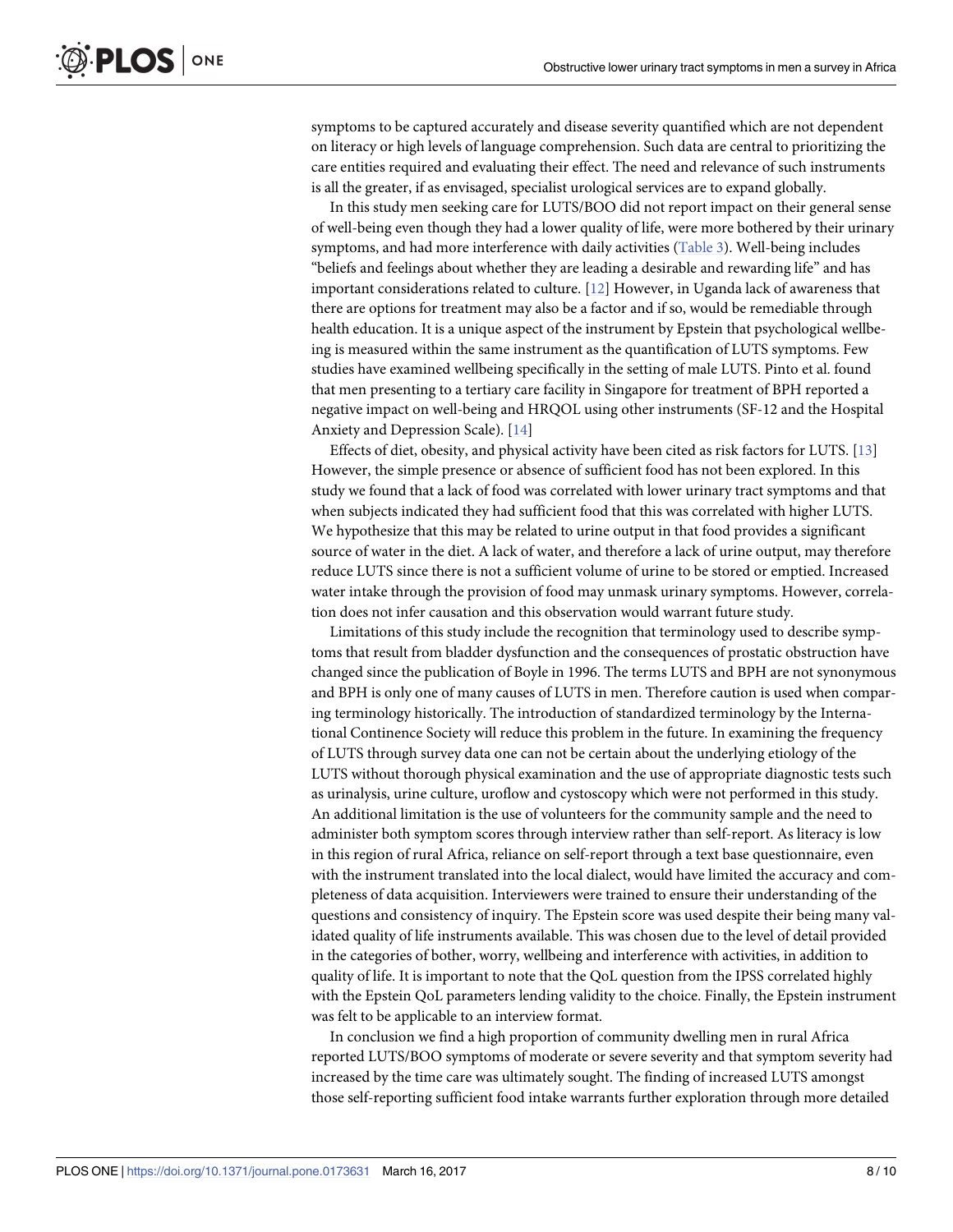<span id="page-8-0"></span>dietary surveys and physical measures such as body mass index. Although men seeking care had a high degree of bother and interference with activities of daily living, general well-being was similar between groups. Further exploration into the effects of LUTS on well-being are warranted to further understand symptom thresholds that determine decisions to seek care.

### **Author Contributions**

**Conceptualization:** LS AM FB.

**Data curation:** SM.

**Formal analysis:** LS AM FB JB.

**Funding acquisition:** AM.

**Methodology:** LS AM FB.

**Project administration:** FB SM.

**Software:** FB JB.

**Supervision:** AM SM.

**Visualization:** LS AM FB.

**Writing – original draft:** LS AM FB JB.

**Writing – review & editing:** LS AM FB SM JB.

#### **References**

- **[1](#page-1-0).** Irwin DE, Kopp ZS, Agatep B, Milsom I and Abrams P. Worldwide prevalence estimates of lower urinary tract symptoms, overactive bladder, urinary incontinence and bladder outlet obstruction. BJU International 2010; 108: 1132–1139.
- **[2](#page-1-0).** Wei JT, Calhoun E, Jacobsen Steven J. "Urologic diseases in America project: benign prostatic hyperplasia", Journal of Urology, vol. 179, pp. S75–80, 2008.
- **[3](#page-1-0).** Boyle P, Maisonneuve P and Steg A, "Decrease in Mortality from Benigh Prostatic Hyperplasia: A major Unheralded Health Triumph", Journal of Urology, Vol 155; pp 176–180, 1996.
- **[4](#page-1-0).** MacDonald D and McNicholas T., "Drug Treatments for Lower Urinary Tract Symptoms Secondary to Bladder Outlet Obstruction", Drugs, Vol 63; pp 1947–1962, 2003.
- **[5](#page-1-0).** American Urologic Association Guidelines on Benign Prostatic Hypertrophy. 2010.
- **[6](#page-2-0).** Barry MJ, Fowler FJ Jr, O'Leary MP, Bruskewitz RC, Holtgrewe HL, Mebust WK, et al. The American Urological Association symptom index for benign prostatic hyperplasia, the measurement committee of the American Urological Association. J Urol 1992; 148(5):1549–1557. PMID: [1279218](http://www.ncbi.nlm.nih.gov/pubmed/1279218)
- **[7](#page-2-0).** Epstein RS, Deverka PA, Chute CG, Panser L, Oesterling JE, Lieber MM, et al. Validation of a new quality of life questionnaire for benign prostatic hyperplasia. J Clin Epidemiology 1992; 45: 1431–1445.
- **[8](#page-2-0).** Barry MJ, Fowler FJ Jr, O'Leary MP, Bruskewitz RC, Holtgrewe HL, Mebust WK, et al.The American Urological Association symptom index for benign prostatic hyperplasia. The Measurement Committee of the American Urological Association. J Urol. 1992 Nov; 148(5):1549–57. PMID: [1279218](http://www.ncbi.nlm.nih.gov/pubmed/1279218)
- **[9](#page-6-0).** Bosch JL, Hop WC, Kikels WJ, Schroder FH. The International Prostate Symptom Score in a community-based sample of men between 55 and 74 years of age: prevalence and correlation of symptoms with age, prostate volume, flow rate and residual urine volume. Br J Urol 1995; 75: 622–30. PMID: [7542132](http://www.ncbi.nlm.nih.gov/pubmed/7542132)
- **[10](#page-6-0).** Sagnier PP, MacFarlane G, Richard F, Botto H, Teillac P, Boyle P. Results of an epidemiologic survey using a modified American Urological Association symptom index for benign prostate hyperplasia in France. J Urol 1994; 151:1266–70. PMID: [7512657](http://www.ncbi.nlm.nih.gov/pubmed/7512657)
- **[11](#page-6-0).** Latz I, Weber M, Korda R, Smith D, Clements M, Patel M, et al. Lower urinary tract symptoms in relation to region of birth in 95,393 men living in Australia: the 45 and Up Study. World J Urol 2013; 31:673–682. <https://doi.org/10.1007/s00345-012-0937-7> PMID: [22940773](http://www.ncbi.nlm.nih.gov/pubmed/22940773)